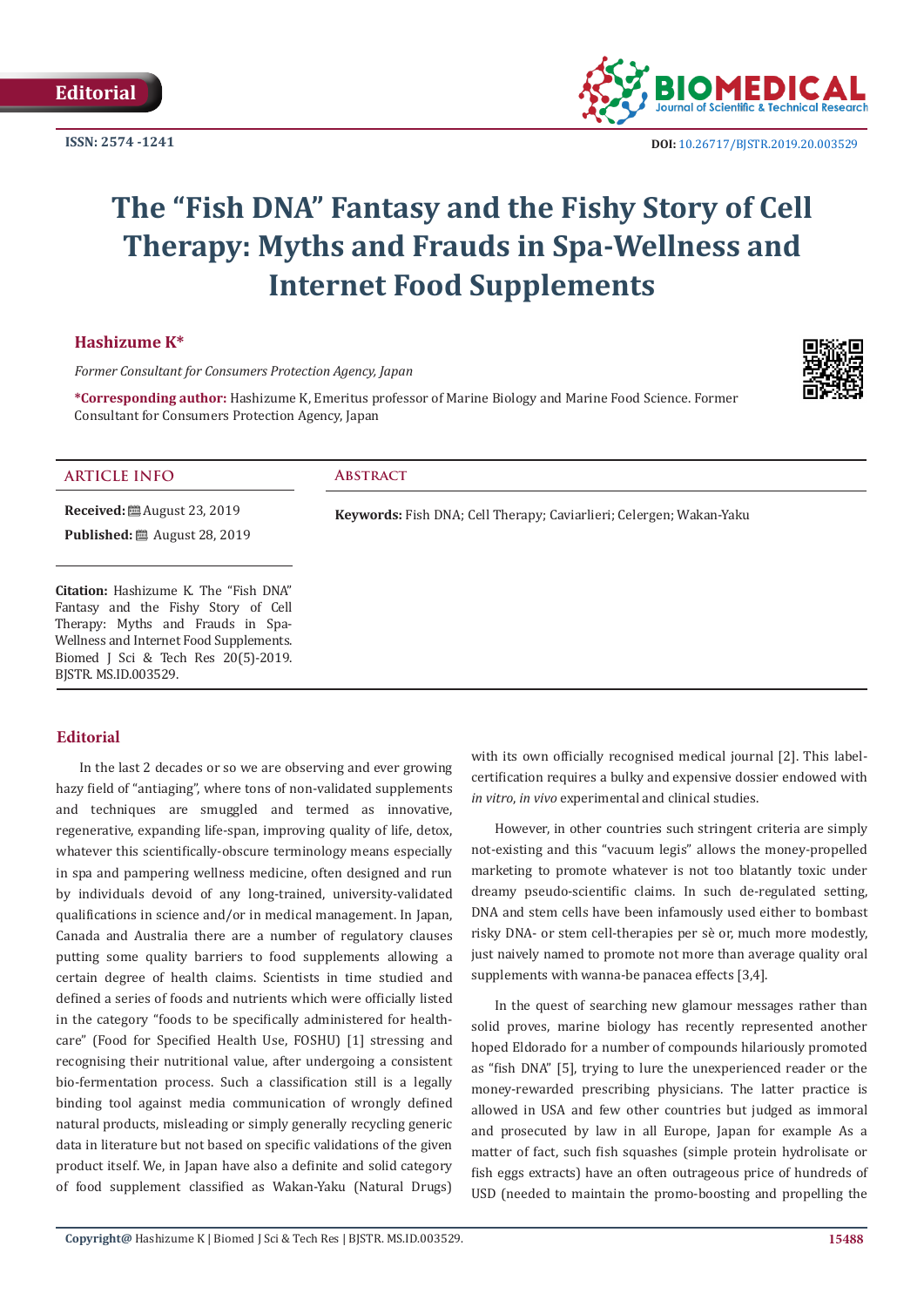prescription-rewarding machinery) whereas on the bench they are worth around few USD, no matter how luxurious the outer box or vase may look like.

In such cases of oral marine biology supplements, the terminology "cell therapy" is a tricky and scientific unrealistic leit motif to confuse the audience. As a matter of fact," real" cell therapy holds great therapeutic promises, but it has also generated a great deal of controversy as for the source of the cells like when using embryonic stem cells. Moreover, the "real" Cell Therapy still suffers of a number of complex methodological issues such as transporting cells and cell component together representing a manufacturing bottleneck for biotech companies. This is to say that the "fishy" claim of some greedy-commercial marine biology supplement to exert a "Cell Therapy" health rejuvenation effect is nothing more than a mere fantasy bordering a communication fraud.

In this regard, the FDA Health Communication Scam document states as follows: "Health fraud scams refer to products that claim to prevent, treat, or cure diseases or other health conditions, but are not proven safe and effective for those uses. Health fraud scams waste money and can lead to delays in getting proper diagnosis and treatment. They can also cause serious or even fatal injuries. "[6] Such manufacturers are very sneaky in that they put generic health claims on their boxes or printed material registered in a given country where they market the product but then they locate their salvific overclaims on powerfully driven websites located in countries with rather generous control where terminologies such as "uring, reversing aging process, improve sexual performance or chronic disease control may be laid over an attracting silver tray, albeit often very expensive. Equally outrageous is the commercial terminology of "fish DNA", for its inner nonsense in terms of any claimed efficacy per sè like alluding a peculiar potency of fish DNA, to cross undigested our gut barrier and magically potentiate-modify our own genome and disease epigenetic mechanisms. Moreover, the absurdity of this terminology has to be taken into careful attention when considering that institutions from a survey on fish DNA technologies survey across 30 countries, it appeared that in all 57 compliance investigations identified, the costs of DNA analysis were found to be less than the value of the confiscations or fines imposed for infringements. The EU's Common Fisheries Policy set of rules [7] to ensure that fishing and aquaculture are environmentally and socially sustainable and that they provide a source of healthy food for citizens. Indeed, based on the above results and in line with Article 13 ("new technologies") of the EU Common Fisheries Policy Control Regulation, the study pointed out the need of control and enforcement agencies to apply more routinely the use of DNA analysis techniques (namely 'Next generation sequencing' technology analysis) without which any fish supplement may contain a variety of undeclared marine products [8]. Further risks of wild marketing of marine biology supplements may be related to what pointed out by FAO in 2018 [9]. This publication pointed out the serious consequences of fraud for the fish and fish-derived

area that can take place along the fish supply chain, for example: intentional mislabeling, species substitution, overglazing and overbreeding, and the use of undeclared water-binding agents to increase weight.

Caviar is a further commercial glamourous factor permeating beauty cosmetics and also food supplement market where its lure for power, libido, richness and longevity [10] (none of them ever scientifically proven!) represents its main subliminal attraction. However, also for declared "caviar-based" capsule, some warnings have to be pointed out. Back in 1997, all sturgeon species were included in the Appendices of the Convention on International Trade in Endangered Species. This led to the sturgeon species identification as being a task of paramount importance [1]. For example, the standard for sturgeon caviar [2] adopted in 2010, indicates that caviar is only the product prepared from fish eggs, treated with grade salt, of the Acipenseridae family. Thus, the term "caviar" must be used only for sturgeon eggs and labels should include the common name of the species, such as Beluga for Huso huso, Osetra for Acipenser gueldenstaedtii etc. Not surprisingly, in caviar-based food supplement this information is blatantly missing [11]. This brings about the suspect that, for commercial gain, it does not contain true caviar, but also or onlycaviar substitutes obtained from eggs of other fish species or other animal organisms, and a variety of other products called "caviar" that have no trace of fish eggs [12]. Indeed, past excessive overfishing following high marketing food demand and highly luring prices for caviar have led to drastic population decline and dramatic shrinking of fisheries for the Atlantic sturgeon, Gulf sturgeon, lake sturgeon and white sturgeon as well. It is then understandable how come that such salvific fish\*derived food supplements like the one mentioned above, are enveloped by a confounding constellation of registration logos but not any real international patenting seal which they would hardly ever be granted.

Serious evidence-based research in biogerontology trying to unfold the most intimate mechanisms of senescence and their possible counteracting is relentlessly undergoing together with ever advancing canonical preventive medicine strategies which cannot be exerted by spa and health and wellness pampering centers. On the other hand, the short cuts to the Fountain of Youth remains only marketing fantasies, if not cheating or a poisonous apple for unaware Snow While consumers not only at a sky-high cost but maybe even at health risk over medium-long term use. While hypnotizable consumers will always exist, there is also a surging number of them publicly showing a dismaling criticism against such panacea, the above marine biology dreams included [13].

#### **Acknowledgement**

None.

#### **Conflict of Interest**

No conflict of interest.